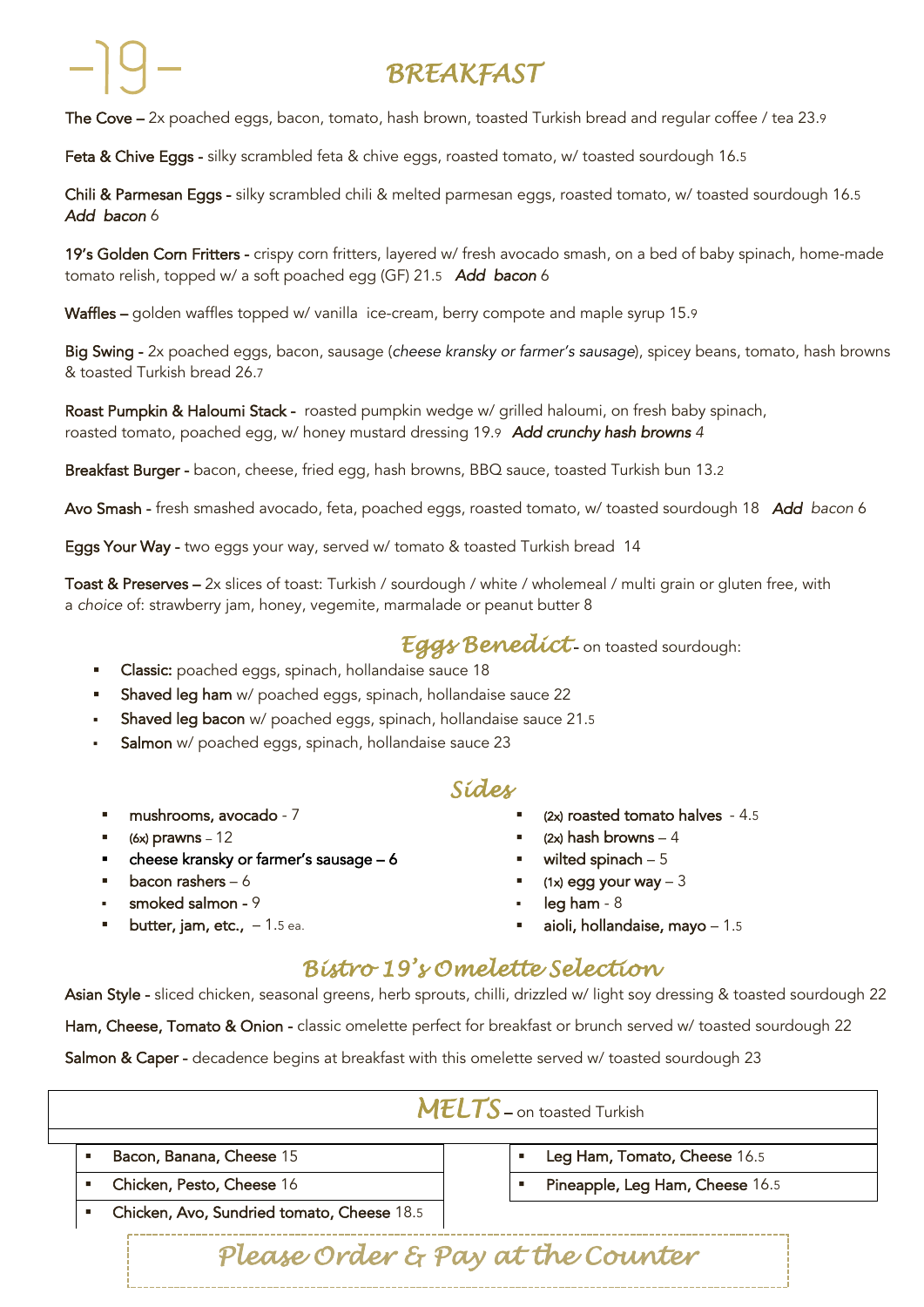# *SALADS*

Asian Salad - fresh Asian greens, fresh chilli, coriander, red onion, toasted cashew nuts, finished w/ home-made nuoc cham dressing: grilled tender chicken pieces 25.5 / prawns 26.9

Caesar Chicken Salad – cos lettuce, home-made herb croutons, crispy diced bacon, dressing, poached egg roasted chicken 23 / prawns 26 / avocado / 24

Pumpkin & Feta Salad – oven roasted glazed pumpkin, sundried tomatoes, mescalin leaves, baby spinach leaves, quinoa ,feta sprinkles, sunflower seeds, toasted pecans, drizzled w/ balsamic vinegar 22

Spicy Calamari Salad - lightly spiced golden calamari strips, mescalin leaves, shaved parmesan, vine tomato, w/ tangy dipping sauce 23.9

## *STEAK*

Steak Sandwich – rump steak, mescalin leaves, tomato, caramelised onions, cheese, on toasted Turkish bread, served w/ chips 25.5

*Deluxe: Add bacon & egg 7*

ł

## *FISH*

Lemon Perch - grilled perch w/ lemon & parsley butter, served w/ vibrant leafy greens, tomato, red onion, smashed avocado & a lemon wedge 25.5

## *BURGERS & MORE*

Beef Burger - grilled home-made premium beef patty (wheat free) w/ a hint of fresh thyme, topped w/ melted cheese, tomato, beetroot, lettuce & caramelized onion & served w/ a portion of chips \$23 *Deluxe: Add bacon & egg 7* 

Vegetable Burger - toasted Turkish w/ halloumi, roasted pumpkin, mushroom & sundried tomato, spinach, served w/ a portion of chips 21.5

Club Sandwich - sliced oven roasted chicken breast, crispy bacon, mescalin leaves, tomato, tasty cheese, aioli dressing. Our sandwich is served w/ a portion of chips. 21.5 *Deluxe: Add avocado & egg 7*

## *PASTA & RICE*

Karaage Fried Chicken – chicken pieces coated in a honey-soy dressing w/ kewpie mayo & sesame seeds, served w/ rice & a fresh salad 22.9

Creamy Salmon – fettuccini, smoked salmon, leek, peas and crème fraiche 25.9

Chilli Prawn - fettuccini prawns, garlic, chilli, olive oil, fresh herbs & dash of tomato, cream & parmesan to finish 26.9

Tuscan – fettuccini crispy bacon, fresh basil, garlic, Napoli sauce, chilli, olive oil & parmesan shavings 24

Chicken & Mushroom Risotto – Arborio rice, sliced oven roasted chicken breast, sautéed field mushrooms, parmesan, w/ crispy bacon, spinach, dash of cream and topped w/ shaved parmesan cheese 25.9

*Please Order & Pay at the Counter*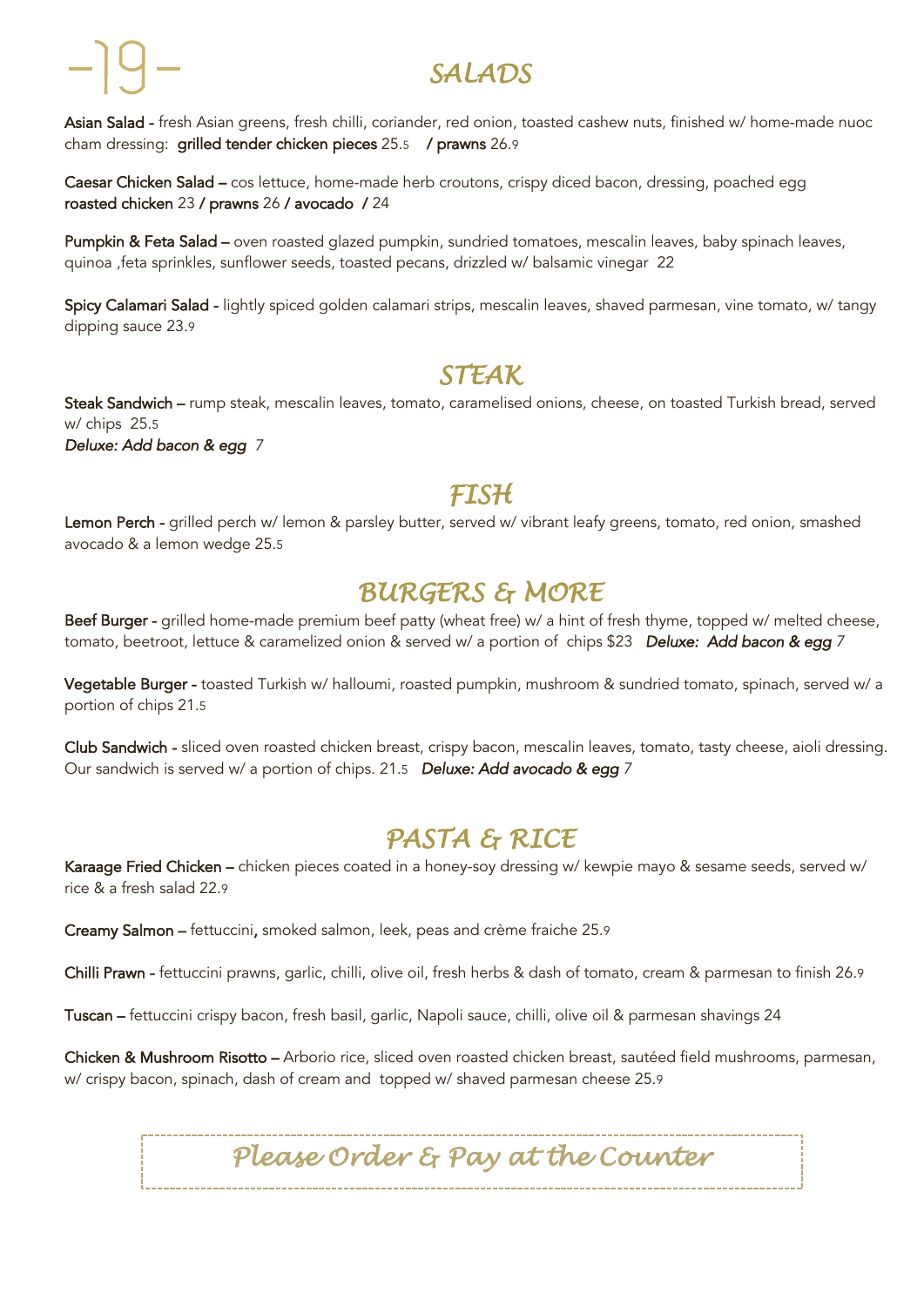## *BEVERAGES*

#### *Smoothies*

19<sup>th</sup> Avo Super Green - Fresh avocado, baby spinach, banana, yoghurt & coconut milk 12.9 Mango & Banana – Mango, banana, apple juice 9.9 Banana – Banana, honey, yoghurt, milk 8.9

Açai Smoothie – Acai berry, banana & apple juice 12.9 Berry, Banana & Coconut - Frozen berries, banana w/coconut milk, yoghurt & honey 12.9

## *Iced drinks*

Milk shakes - Vanilla, chocolate, strawberry, banana, caramel 7.9 Thick shakes - Vanilla, chocolate, strawberry, banana, caramel 9.9 Iced chocolate / coffee / chai - topped w/ cream 7.9

Iced latte 6.5 Frappe – blended ice, ice-cream, milk & topped w/ cream coffee / choc / mocha 8.9

*Juices* 

Juice – Australian orange or apple 3.9

Freshly squeezed juice – *your selection of 3*: orange, apple, pineapple, beetroot, carrot, celery, ginger 10.5

## *Coffee / Hot Chocolate*

|                          | $Cu\phi$ | Mug |                 | $Cu\phi$ | Mug |
|--------------------------|----------|-----|-----------------|----------|-----|
| flat white               | 4.4      | 5.2 | long black      | 4.4      | 5.2 |
| cappuccino               | 4.4      | 5.2 | espresso        | 4.4      |     |
| latte                    | 4.4      | 5.2 | mocha           | 4.9      | 5.7 |
| Chai latte (Chai powder) | 4.4      | 5.2 | short macchiato | 4.4      | 5.2 |
| dirty Chai               | 5.3      | 6.1 | long macchiato  | 4.9      | 5.6 |
| piccolo                  | 4.4      |     | hot chocolate   |          | 5.5 |

Extra coffee shot 70c Syrup: Vanilla, Almond, Hazel nut, Caramel 90c Milk: Zymil, Almond, Soy, Oat 90c

## *T2 – Single Serve Tea* - 4.3

- Earl Grey Earl Grey is a Sri Lankan black tea combined with the citrus delights of bergamot, generating an elegant and balanced full flavoured cup. An afternoon tea essential.
- English Breakfast A traditional blend of Sri Lankan broken-leaf teas that produces a coppery liquor with an assertive aroma. The flavour is bright and brisk, perfect any time of the day.
- § Chamomile Sip on chamomile, it's loved for its super relaxing, restful qualities.
- Lemongrass & ginger Refreshing with a hint of zest and a whole lot of spicy bright lemongrass.
- Sencha These beautiful emerald green leaves produce a delicate aroma and a sweet, smooth, grassy flavour.
- Peppermint A bright and golden-green infusion with powerful aroma and a sensationally minty, sweet, smooth taste.
- Chai tea Black tea, cloves, cardamon, star anise, cinnamon, ginger, flavouring. Complex, spicy and incredibly tasty.

#### *Soft Drinks & Water*

Coke, Coke no Sugar, Diet Coke 4.9 Lift, Sprite, Fanta 4.9 Lemon, Lime & Bitters 6.7

Ice tea: peach / lemon 4.9 Still Mineral Water (400ml) 4.9 Sparkling Mineral Water : 330ml 4.9 750ml 9

*Please Order & Pay at the Counter*